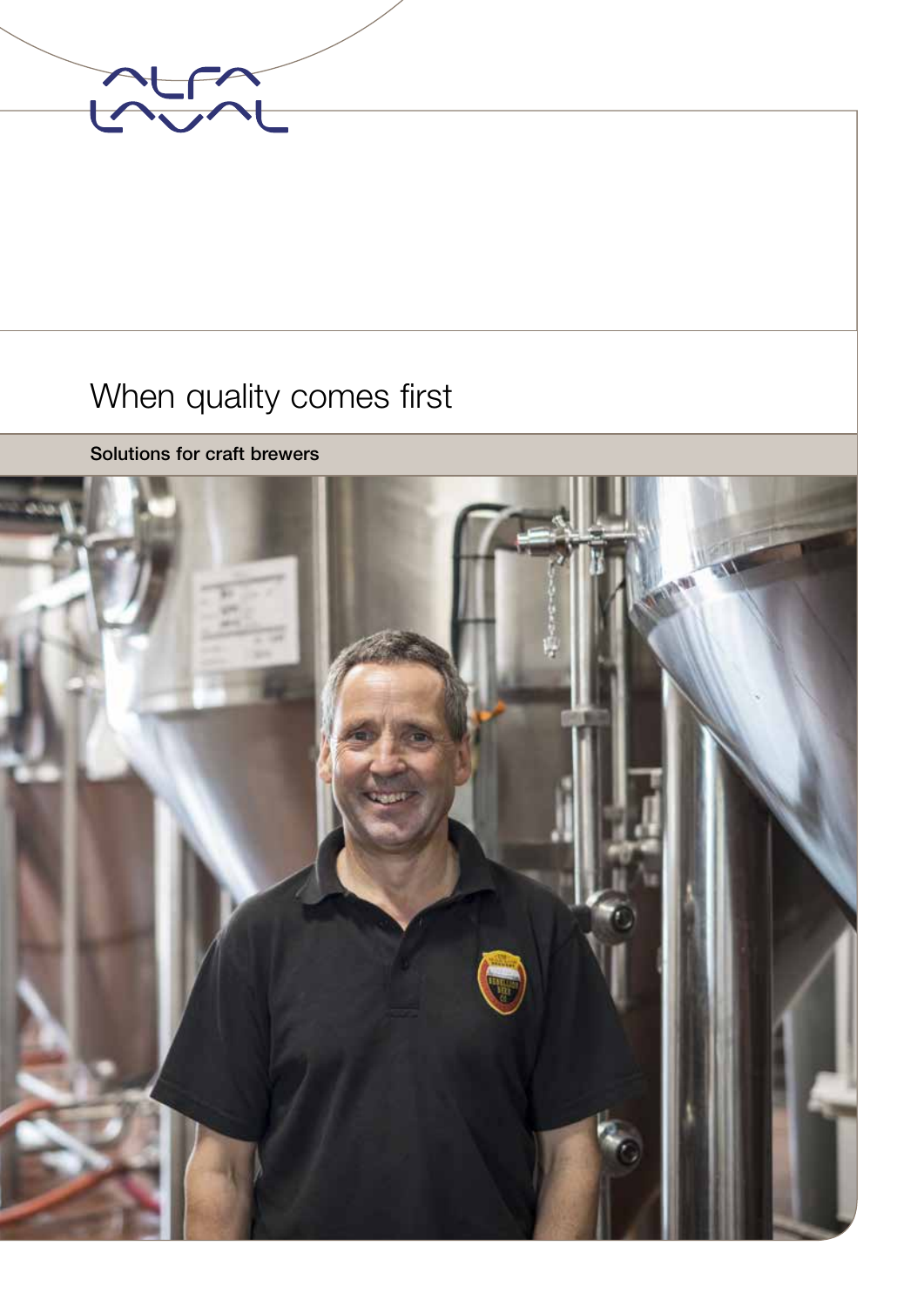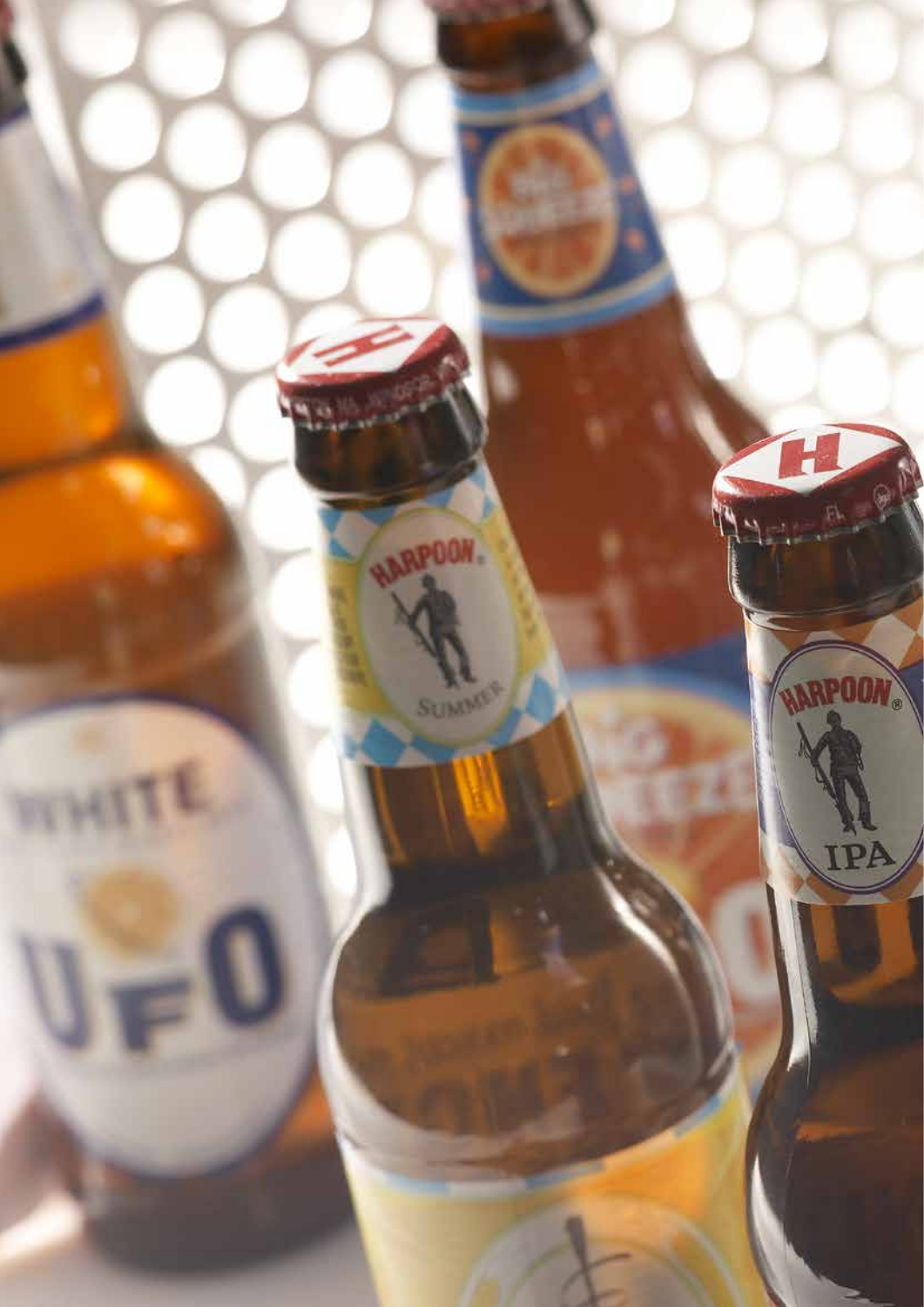# Tradition and innovation

Craft brewing is a unique combination of tradition, passion and innovation. Firmly rooted in centuries-old techniques, brewers around the world continue to explore new flavors and create novel interpretations of classic recipes.

At Alfa Laval we have a long history of supplying process equipment to both small local producers and global breweries. We help you realize your visions with solutions that bring out the best in your beer and brewery. We listen to your needs and support you with all our experience and process know-how to maximize product quality, reduce your environmental impact and optimize production.

We always commit 100% to our performance guarantees. Our global service organisation covers more than 100 countries, and is always ready to assist when you need us.

We would gladly discuss the possibilities in your brewery and show you how we can help you reach your goals. Please contact us at craft@alfalaval.com to set up a first meeting. Cheers.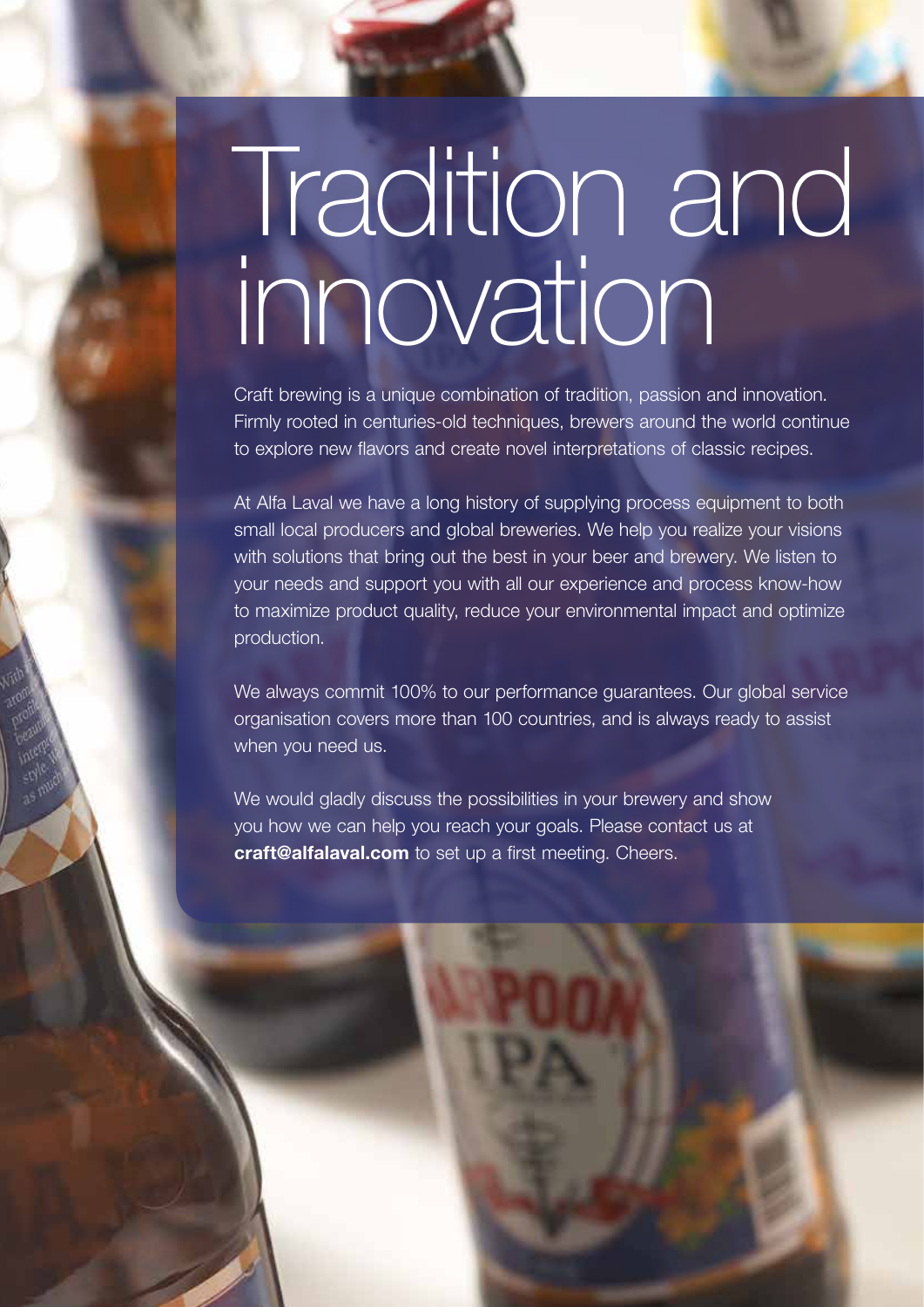## TISTA solutions





Each brewery is unique. And so is each brew master. That is why we don't offer any one-sizefits-all, out-of-the-box solutions. Before making any suggestions we always listen carefully to your requirements, goals and ambitions – and preferably have a taste or two of your beers.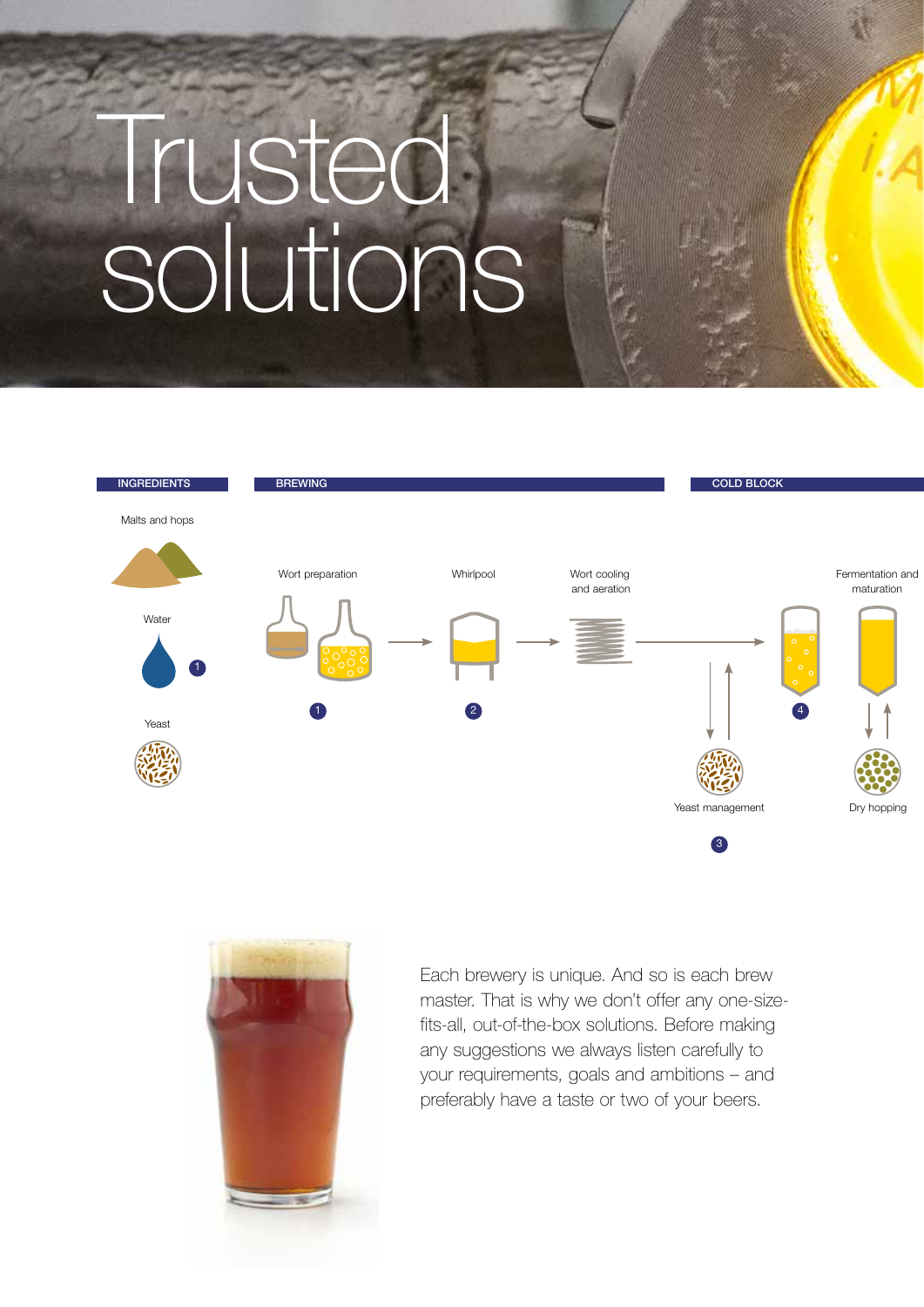

#### **PACKAGING**



#### Alfa Laval solutions for craft breweries

- **1** Aldox Mini
- <sup>2</sup> IWS (Intelligent Whirlpool System)
- <sup>3</sup> 3-in-1 Yeast Propagation Module
- $\bullet$  Iso-Mix Mini
- **5** Lowal de-alcoholizer
- **6** Carboset Mini
- **<sup>3</sup>** Centrifugal separators
- **8** BSF Mini (Beer Sterile Filtration
- <sup>9</sup> Flexitherm Mini

See next spread for product information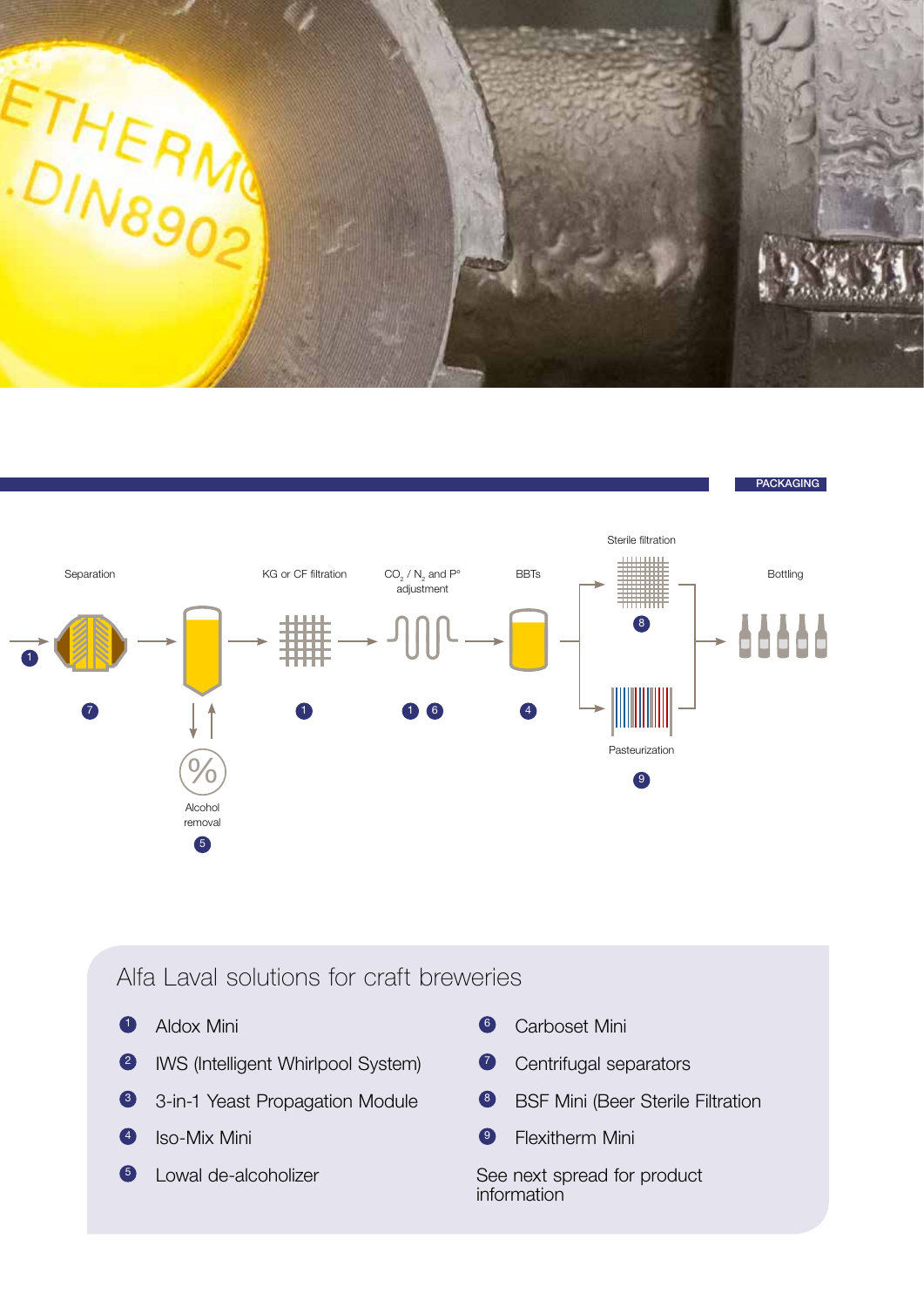

Module for producing high-quality deaerated water for breweries. Use deaerated water in your brewing process to:

- Maximize beer flavor stability and shelf life.
- Increase yield by pushing out all beer lines.
- Adiust/correct the final beer Plato.

#### Dimensions (LxWxH):

1,700 x 850 x 6,200 mm (67 x 33½ x 244 in.) Capacity: 10-40 hl/h (4.4-17.6 gpm) *0<sub>2</sub> in water:* 10-20 ppb

#### 2 System) 5 IWS (Intelligent Whirlpool

Whirlpool optimization system where trub is dried in a decanter centrifuge. The system cuts energy and water consumption, minimizes fouling/clogging in the wort cooler, reduces the amount of trub in fermenters and cuts whirlpool time. Higher hop utilization from counter-current flushing of solids in the decanter. Suitable for brew sizes larger than 50 hl (43 bbl).

#### Dimensions (LxWxH):

Decanter – 2150 x 580 x 890 mm (84¾ x 23 x 35 in.) Module – 1600 x 1220 x 2250 mm (63 x 48 x 88½ in.) Wort recovery: 99% of present losses Time savings: 10-20% shorter whirlpool time



#### 3-in-1 Yeast Propagation Module

Yeast handling system that lets you rehydrate, propagate, store and re-use yeast strains. The system is based on our extensive experience from yeast management and can be fully tailored to your needs.

#### Dimensions (LxWxH):

2,000 x 2,000 x 3,100 mm (78¾ x 78¾ x 122 in.) Yeast concentration: 100-150 Mcells/ml Propagation time: 48-96 hrs Batch sizes: from 5 hl (4.3 bbl)





#### Iso-Mix Mini

Rotary jet mixer for fermentation tanks or fast blending of liquid, powder and gas.

- Improves tank homogenization.
- Ideal for adjustment in BBT or soft drink preparation.
- Mobile unit that can be moved between tanks.

#### Dimensions (LxWxH):

2,000 x 1,050 x 2,000 mm (78¾ x 41½ x 78¾ in.) Process time: 2 hours for 50 hl (43 bbl) soda batch. Up to 40% faster fermentation.



6

### Lowal de-alcoholizer

Module for dealcoholization of beer and generation of reverse osmosis (RO) water.

- Removes alcohol and water from your beer with a minimum loss of flavors.
- Make low-alcohol beer (below 0.5% v/v) with ease.
- Cold process.
- Suitable for RO water generation, so you get full control of your brewing water.

#### Dimensions (LxWxH):

3,000 x 2,000 x 2,000 mm (118 x 78¾ x 78¾ in.) Production capacity (final alc. v/v <0.5%): 5 hl (4.3 bbl) in 6 hrs 15 hl (12.8 bbl) in 18hrs **Batch sizes:** 5/20/40 hl (4.3/17/34 bbl)

#### Carboset Mini

Automatic inline carbonation module for precise  $\mathrm{CO}_2$  injection in your beers.

- Equalizes  $CO<sub>2</sub>$  concentration in your batches.
- $\bullet$  N<sub>2</sub> available on request.
- Efficient, sanitary system that is easy to clean.
- Carboblend option: adjust your alcohol/Plato content with deaerated water
- Store several recipes in the unit with individual settings for different beers.

#### Dimensions (LxWxH):

1,600 x 500 x 2,000 mm (63 x 19¾ x 78¾ in.) **Flow rate:** 5-30 hl/h (2.2-13.2 gpm)  $\mathsf{CO}_2$  at outlet: 4-6 g/l

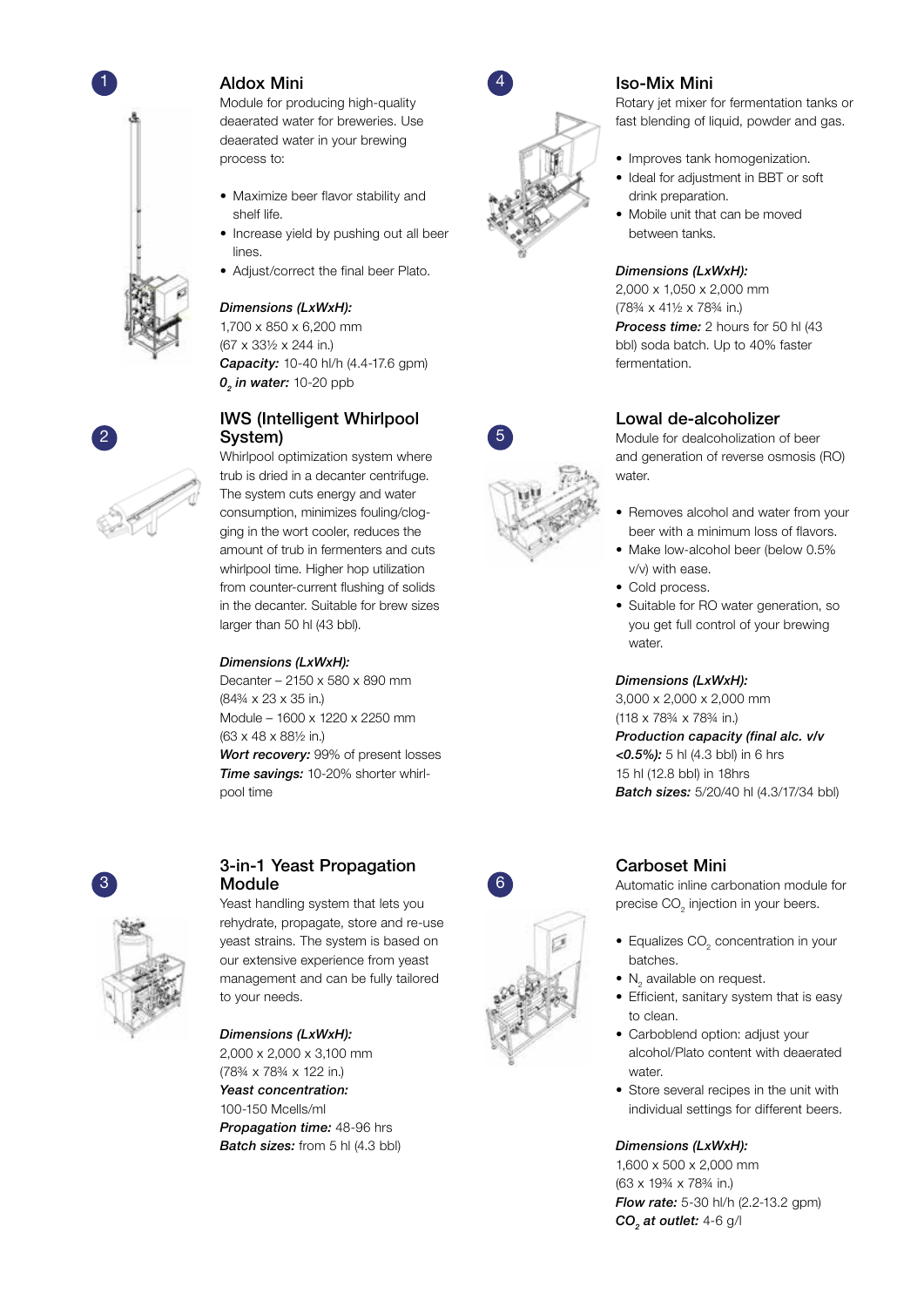

#### Centrifugal separators

Introducing a centrifugal separator in your brewing process brings benefits such as:

- Higher production capacity without having to expand fermenting capacity.
- Clarifying beer when the flavor profile is just right.
- Reduce losses by up to 15% by separating out beer from the tank bottoms instead of draining it away.

Alfa Laval offers these plug-and-play separation modules:



#### Brew 20 Separator

Top-fed axial-hermetic clarifier.

Dimensions (LxWxH): 800 x 1,500 x 1,450 mm (31½ x 59 1/16 x 57 1/8 in.) **Flow rate:** 4-22 hl/h (3-19 bbl/h) Max O2 pick-up: <20 ppb



Brew 80 Separator

Top-fed axial-hermetic clarifier.

Dimensions (LxWxH): 1,815 x 975 x 1,545 mm (71½ x 38½ x 61 in.) **Flow rate:** 10-50 hl/h (8-40 bbl/h) *Max O<sub>2</sub> pick-up: <***20** ppb



#### Brew 250 Separator

Smallest center-to-center inlet-outlet polishing separator. Fully hermetic machine with low power consump tion. Gentle product treatment and low temperature pick-up.

#### Dimensions (LxWxH):

1,764 x 2,020 x 2,030 mm (69½ x 79½ x 80 in.) **Flow rate:** 40-140 hl/h (35-120 bbl/h) **Max O<sub>2</sub> pick-up:** <5 ppb

All units feature large spaces for solids handling (IPA friendly). No need for deaerated water or CO<sub>2</sub> to keep O<sub>2</sub> levels low.



#### BSF Mini (Beer Sterile Filtration)

Beer sterile filtration module with 100% bacteria retention without thermal degradation. The gentle treatment guarantees taste is not affected in any way. For maximum safety, each membrane cartridge is certified and the system performs an integrity check before processing a batch.

There is no need for a buffer tank, meaning the footprint is small. An extra, standalone CIP module is available.

#### Dimensions (LxWxH):

1,200 x 800 x 1,600 mm (47¼ x 31½ x 63 in.) Capacity: 0-30 hl/h (0-13.2 gpm)



#### Flexitherm Mini

Automatic pasteurization module designed to preserve your beer's quality.

- Regulates and pasteurizes variable flows.
- Inactivates all bacteria and remaining yeast cells that risk spoiling your beer.
- No CO<sub>2</sub> breakup during high temperature stage.
- Hygienic and compact design with stand alone PLC.
- Store several recipes in the unit with individual settings for different beers.

#### Dimensions (LxWxH):

4,000 x 2,000 x 2,000 mm (157½ x 78¾ x 78¾ in.) Capacity: 5-15 hl/h (2.2-6.6 gpm)